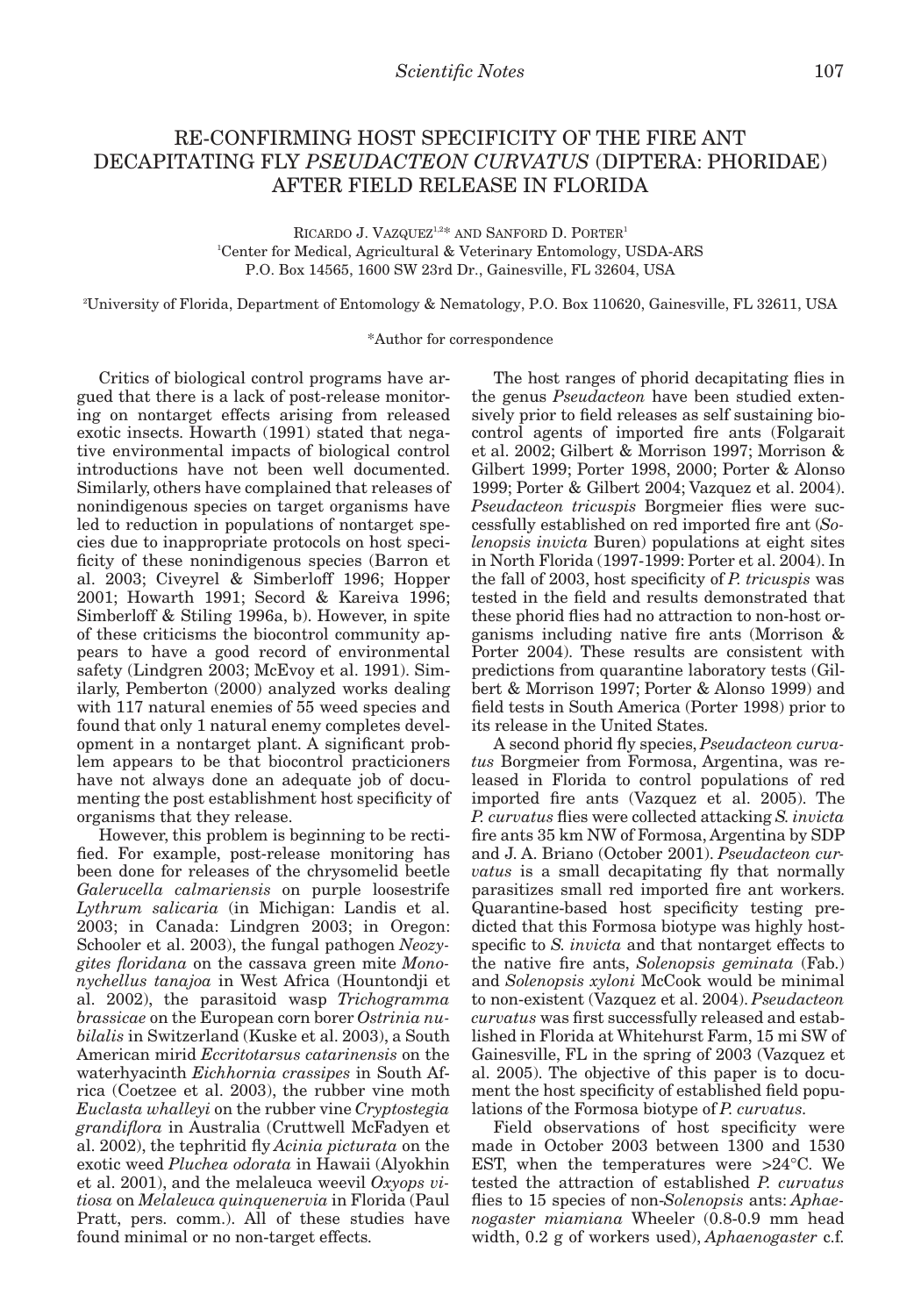*carolinensis* Wheeler (0.7 mm, 0.7 g), *Camponotus floridanus* (Buckley) (2.2 mm, 4 g), *Camponotus impressus* (Roger) (0.7-0.8 mm, 0.6 g), *Crematogaster minutissima* Mayr (0.6 mm, 2 g), *Crematogaster pilosa* Emery (0.7-0.9 mm, 2 g), *Cyphomyrmex rimosus* (Spinola) (0.6 mm, 0.2 g), *Dorymyrmex bureni* (Trager) (0.7-0.9 mm, 0.3 g), *Forelius pruinosus* (Roger) (0.5 mm, 0.3 g), *Linepithema humile* Mayr (0.6 mm, 2 g), *Odontomachus brunneus* (Patton) (1.8 mm, 0.4 g), *Pheidole dentata* Mayr (0.6 mm minors, 1.2 mm majors, 0.6 g), *Pogonomyrmex badius* (Latreille) (2.1-2.4 mm, 1.4 g), *Pseudomyrmex pallidus* (F. Smith) (0.6 mm, 0.1 g), *Trachymyrmex septentrionalis* (McCook) (0.8-1.0 mm, 0.2 g), and 6 colonies of *S. invicta* (0.6- 1.4 mm, 1.5 g) workers. In the laboratory, *P. curvatus* successfully parasitizes *Solenopsis* ants with head widths of 0.6-1.1 mm (median of 0.74 mm; Morrison et al. 1997 and SDP unpublished data). All ant species used in these tests were collected near Gainesville, Florida (September 2003).

Trays with the 15 non-*Solenopsis* ants were set out first. Trays were  $40 \times 26 \times 8$  cm in size, with the inside coated in Fluon (AGC Chemicals Americas Inc., Bayonne, NJ), and contained only one species of ant. We conducted field observations in a  $10 \times 10$  m shady area in one of Whitehurst Farm's well managed pastures (220 ha). The non-*Solenopsis* ants were then removed after 30 min and replaced with the 6 trays of *S. invicta.* At the conclusion of 30 min, the *S. invicta* trays were replaced with the 15 trays of non-*Solenopsis* ants to determine if the flies originally attracted from the *S. invicta* trials would exploit the other genera in the absence of its primary host (no-choice). Established *P. curvatus* flies observed hovering in attack mode over each tray were collected at 5 min intervals for 30 min. All flies were aspirated with an Allen-type double chamber aspirator and retained in vials until the conclusion of each 30 min trial when they were identified to species using a hand lens. Aspiration of flies normally does not change attack behavior once flies are released (Morrison et al. 1997). Therefore, the released flies readily resumed attacking red imported fire ants. Collection and identification for presence of *P. curvatus* flies was necessary since *P. tricuspis* flies were present at the study site from a release in Gainesville, Florida, in the summer and fall of 1997 (Porter et al. 2004). Flies captured during observations were then released prior to setting up additional trays. These methods were replicated on two consecutive days.

Further tests of *P. curvatus* host specificity were conducted with five trays of *S. invicta* and five trays of the native fire ant, *S. geminata*. Each tray contained 2 g of workers and 2 g of brood. As described above, the five trays of *S. geminata* were set out first for 30 min. *Solenopsis geminata* trays were then removed and replaced with the *S. invicta* trays and these trays were observed for 30 min. At the conclusion of 30 min, the five trays of *S. invicta* were replaced again with the five trays of *S. geminata* for an additional 30 min. Attacking flies were collected at 5 min intervals as described above. These methods were replicated on two days (five days apart) at the same site mentioned above.

The *P. curvatus* flies were not attracted to any of the 15 non-*Solenopsis* genera during the sequential series trials over the two days (Table 1). However, the flies were readily attracted to *S. in* $victa$  (99 on day 1 and 38 on day 2, Table 1). As is normal, these flies hovered above their host, oriented themselves to workers, and readily struck the thorax of workers in an attempt to oviposit in the ants. When the six *S. invicta* trays were removed and replaced again with the 15 trays of non-*Solenopsis* ants, *P. curvatus* flies were not observed hovering over any of the non-*Solenopsis* trays. *Pseudacteon curvatus* flies were present at all six *S. invicta* trays during the trials.

In the *S. invicta* versus *S. geminata* trials, *P. curvatus* flies were not observed hovering or attacking over *S. geminata* during the first day and only 2-4 flies were observed hovering on the second day (Table 1). Flies collected above the native fire ants generally hovered briefly without attacking. Only one fly attempted to oviposit, but it flew away immediately after without returning. In quarantine tests, this biotype would occasionally attack *S. geminata* workers but attacks were never successful (Vazquez et al. 2004). *Pseudacteon curvatus* flies were present at all five *S. invicta* trays during the first day and present at four of five trays on the second day. *Pseudacteon curvatus* flies were present at none of the five *S. geminata* trays during the first day and at 1 of 5 and 3 of 5 trays on the second day (Table 1).

Field-established *P. curvatus* individuals were attracted to *S. invicta* over *S. geminata* by a ratio of about 30 to 1 (119 to 4 total flies, Table 1). These results were better than results predicted from quarantine tests where *P. curvatus* hovered over *S. invicta* versus *S. geminata* at a ratio of 1.3 to 1 in no-choice tests (Vazquez et al. 2004). Perhaps this difference was because *P. curvatus* flies in the laboratory tests were confined in small test containers leading to higher rates of hovering. Furthermore, attacks on *S. geminata* were very rare to non-existant in the field confirming laboratory choice tests where attack rates were 16 times higher for females hovering over *S. invicta* than for flies hovering over *S. geminata*  $(7.02 \pm 1.41)$ (mean  $\pm$  SE) versus 0.44  $\pm$  0.28 attacks/min, respectively; Vazquez et al. 2004). We demonstrated in quarantine tests (no-choice and choice) that the Formosa biotype of *P. curvatus* does not complete development in *S. geminata* (Vazquez et al. 2004).

Post-release populations of *P. curvatus* were not attracted to any of the 15 non-host ant genera. In host-specificity tests with a biotype from Las Flores, Argentina, *P. curvatus* hovered over most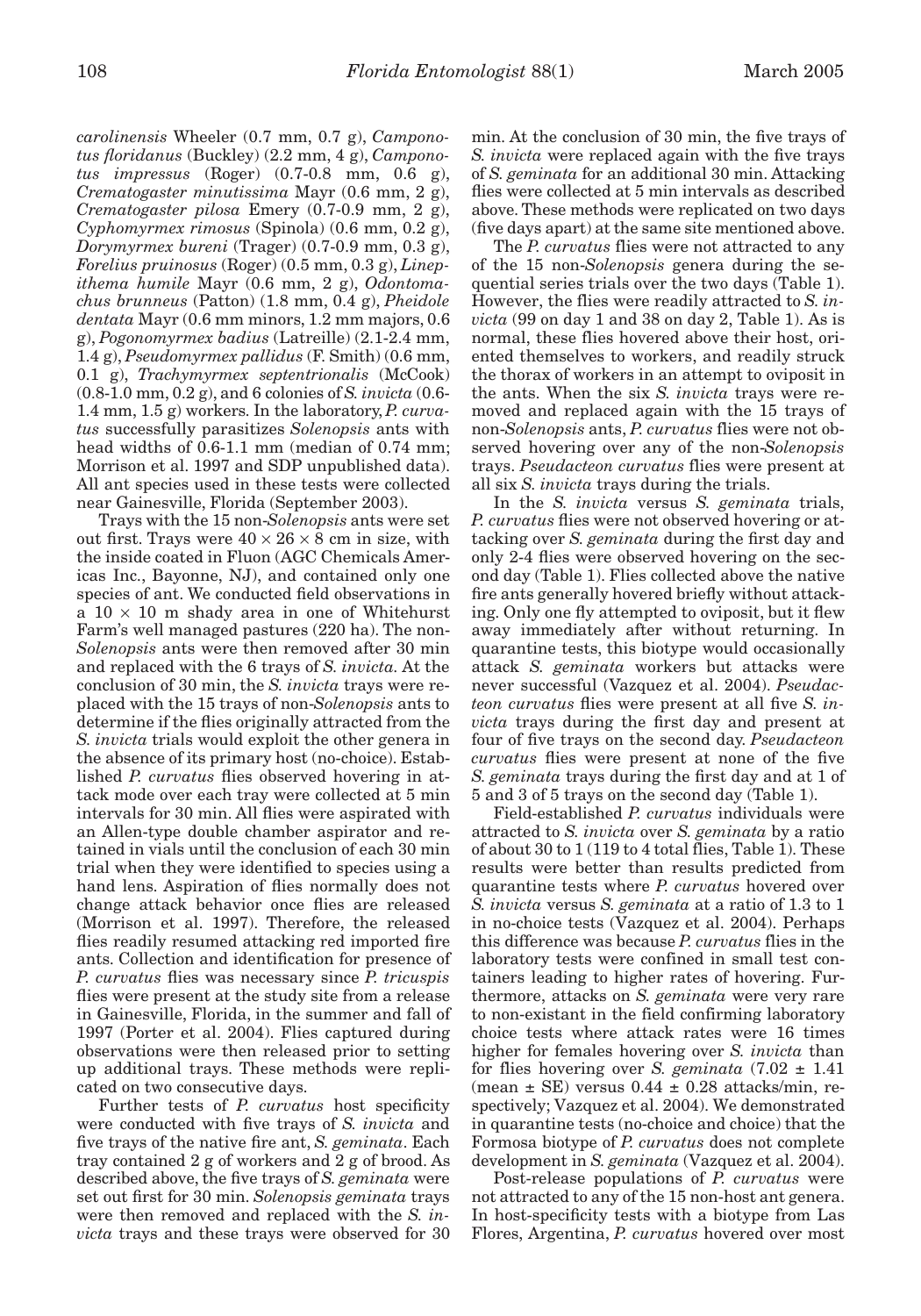| TABLE 1. NUMBER OF PSEUDACTEON CURVATUS FLIES COLLECTED HOVERING IN ATTACK MODE OVER NON-HOST ANT |
|---------------------------------------------------------------------------------------------------|
| SPECIES, NATIVE FIRE ANTS (SOLENOPSIS GEMINATA), AND RED IMPORTED FIRE ANTS (SOLENOPSIS INVICTA)  |
| DURING SEQUENTIAL SERIES OF FIELD TRIALS (SEE METHODS).                                           |

|                                                 | Flies collected |              |             |                |                   |
|-------------------------------------------------|-----------------|--------------|-------------|----------------|-------------------|
| Ant species                                     | $0-10$ min      | $11-20$ min  | $21-30$ min | Total          | Trays<br>attacked |
| S. <i>invicta</i> vs 15 non-host genera (day 1) |                 |              |             |                |                   |
| All 15 genera                                   | $\Omega$        | $\Omega$     | 0           | $\Omega$       | 0/15              |
| S. <i>invicta</i>                               | 14              | 56           | 29          | 99             | 6/6               |
| All 15 genera                                   | $\mathbf{0}$    | $\mathbf{0}$ | $\theta$    | $\mathbf{0}$   | 0/15              |
| S. <i>invicta</i> vs 15 non-host genera (day 2) |                 |              |             |                |                   |
| All 15 genera                                   | $\theta$        | $\mathbf{0}$ | $\theta$    | $\Omega$       | 0/15              |
| S. <i>invicta</i>                               | 7               | 14           | 17          | 38             | 6/6               |
| All 15 genera                                   | $\theta$        | $\Omega$     | $\Omega$    | $\Omega$       | 0/15              |
| S. invicta vs S. geminata (day 1)               |                 |              |             |                |                   |
| S. geminata                                     | $\Omega$        | $\theta$     | $\Omega$    | $\Omega$       | 0/5               |
| S. <i>invicta</i>                               | 28              | 20           | 18          | 66             | 5/5               |
| S. geminata                                     | $\theta$        | $\Omega$     | $\Omega$    | $\theta$       | 0/5               |
| S. invicta vs S. geminata (day 2)               |                 |              |             |                |                   |
| $S.$ geminata <sup>a</sup>                      | $\theta$        | 1            | 1           | $\overline{2}$ | 1/5               |
| S. <i>invicta</i>                               | 14              | 16           | 23          | 53             | 4/5               |
| S. geminata $\mathfrak b$                       | 1               | 3            | $\theta$    | 4              | 3/5               |

a No oviposition attempts were observed.

b Only one oviposition attempt was observed.

of 19 non-host genera in quarantine conditions (Porter 2000); however, they generally hovered without attacking and no parasitism occurred in any of the 19 non-host genera (Porter 2000). Results from this study demonstrate that host specificity of *P. curvatus* is restricted to *S. invicta* and poses no realistic threat to the congener *S. geminata* or ants in other genera.

Financial support for this study was provided by the USDA-ARS program on Areawide Suppression of Fire Ant Populations in Pastures. We thank the Whitehurst Cattle Co. for providing their pasture in this study. Lloyd Davis collected most of the non-*Solenopsis* ants. David Oi and Eileen Carroll are thanked for providing several additional colonies of non-*Solenopsis* ants. Paul Pratt, Cara Congdon, and Lloyd Morrison are thanked for providing suggestions and criticisms of early drafts of the manuscript.

## **SUMMARY**

Post-release monitoring confirms that the Formosa biotype of *P. curvatus* is not attracted to non-*Solenopsis* ants. Flies were attracted to the native fire ant, *S. geminata*, at very low rates (<5% of that with *S. invicta*) but virtually no oviposition attempts were observed. Overall results were consistent with laboratory predictions except attraction rates to nontarget fire ants in the field were much lower than in small laboratory test chambers.

## REFERENCES CITED

- ALYOKHIN, A. V., R. H. MESSING, AND J. J. DUAN. 2001. Utilization of the exotic weed *Pluchea odorata* (Asteraceae) and related plants by the introduced biological control agent *Acinia picturata* (Diptera: Tephritidae) in Hawaii. Biocontrol Science Technology. 11: 703-710.
- BARRON, M. C., N. D. BARLOW, AND S. D. WRATTEN. 2003. Non-target parasitism of the endemic New Zealand red admiral butterfly (*Bassaris gonerilla*) by the introduced biological control agent *Pteromalus puparum*. Biol. Control. 27: 329-335.
- CIVEYREL, L., AND D. SIMBERLOFF. 1996. A tale of two snails: is the cure worse than the disease? Biodiv. Conserv. 5: 1231-1252.
- COETZEE, J., M. BYRNE, AND M. HILL. 2003. Failure of *Eccritotarsus catarinensis*, a biological control agent of waterhyacinth, to persist on pickleweed, a nontarget host in South Africa, after forced establishment. Biol. Control. 28: 229-236.
- CRUTTWELL MCFADYEN, R. E., M. VITELLI, AND C. SET-TER. 2002. Host specificity of the rubber vine moth, *Euclasta whalleyi* Popescu-Gorj and Constantinescu (Lepidoptera: Crambidae: Pyraustinae): field hostrange compared to that predicted by laboratory tests. Australian J. Entomol. 41: 321-323.
- FOLGARAIT, P. J., O. A. BRUZZONE, R. J. W. PATROCK, AND L. E. GILBERT. 2002. Developmental rates and host specificity for *Pseudacteon* parasitoids (Diptera: Phoridae) of fire ants (Hymenoptera: Formicidae) in Argentina. J. Econ. Entomol. 95: 1151-1158.
- GILBERT, L. E., AND L. W. MORRISON. 1997. Patterns of host specificity in *Pseudacteon* parasitoid flies (Diptera: Phoridae) that attack *Solenopsis* fire ants